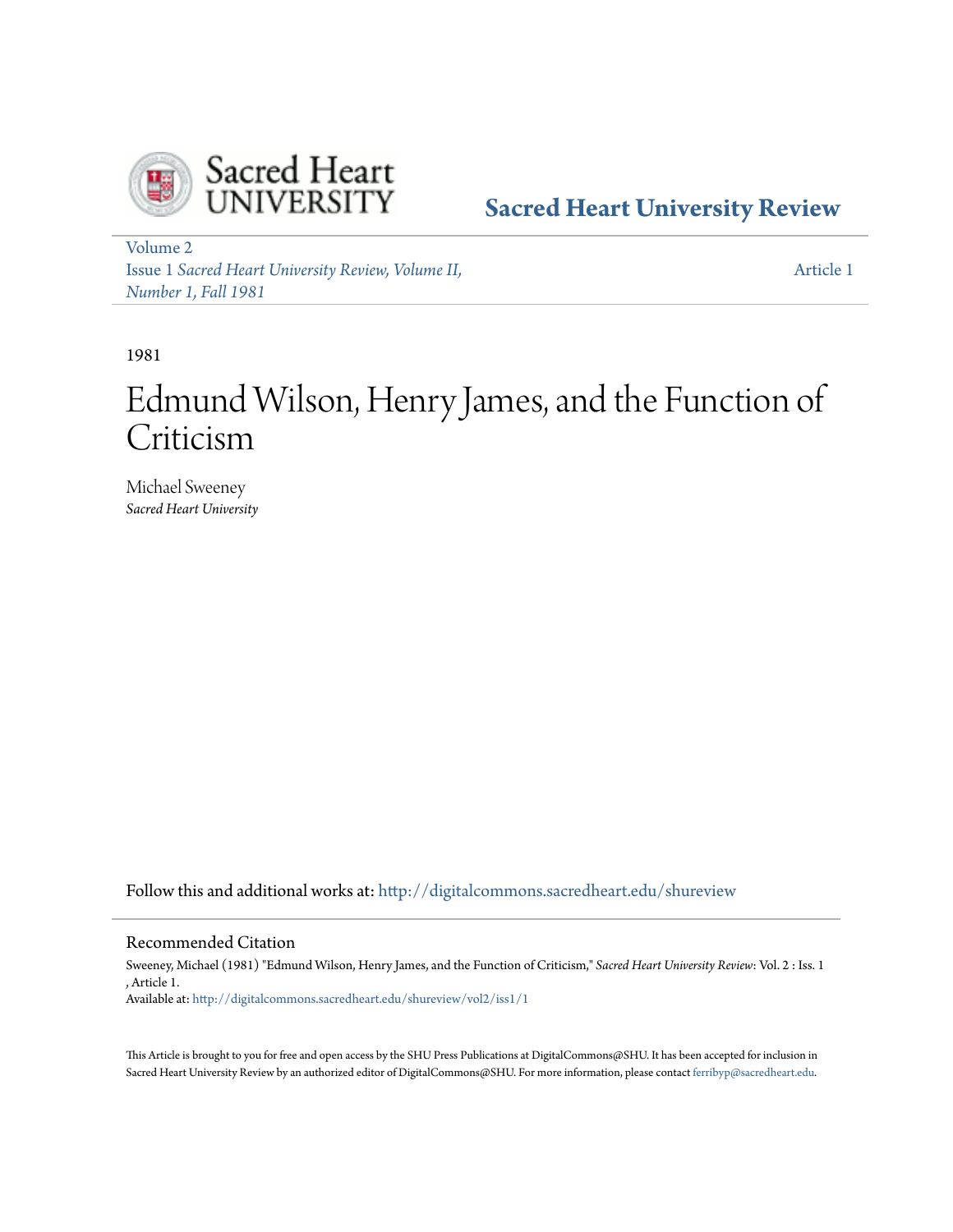# **SACRED HEART UNIVERSITY REVIEW VOLUME II** NUMBER 1 **FALL 1981**

## **CONTENTS**

| Edmund Wilson, Henry James,                                                   |                         |     |
|-------------------------------------------------------------------------------|-------------------------|-----|
| and the Function of Criticism                                                 | <b>MICHAEL SWEENEY</b>  | 3   |
| In Search of the Roots of Professional<br>Ethics: The New Ethical Imperatives | LISA NEWTON             | 12. |
| <b>Reviews</b>                                                                |                         |     |
| Tolkien: New Critical Perspectives                                            | DAVID F. CURTIS         | 24  |
| Joseph Priestley: Scientist, Theologian,                                      |                         |     |
| and Metaphysician                                                             | <i>ROBERT J. SNYDER</i> | 27  |
| A Browser's Dictionary and Native's<br>Guide to the Unknown                   |                         |     |
| American Language                                                             | ANN GRAHAM ATTORA       | 33  |
| The Philosophy of Composition                                                 | <b>MICHELLE LORIS</b>   | 37  |
| The Philosophy of Charles S. Peirce:                                          |                         |     |
| A Critical Introduction                                                       | MICHAEL L. RAPOSA       | 43  |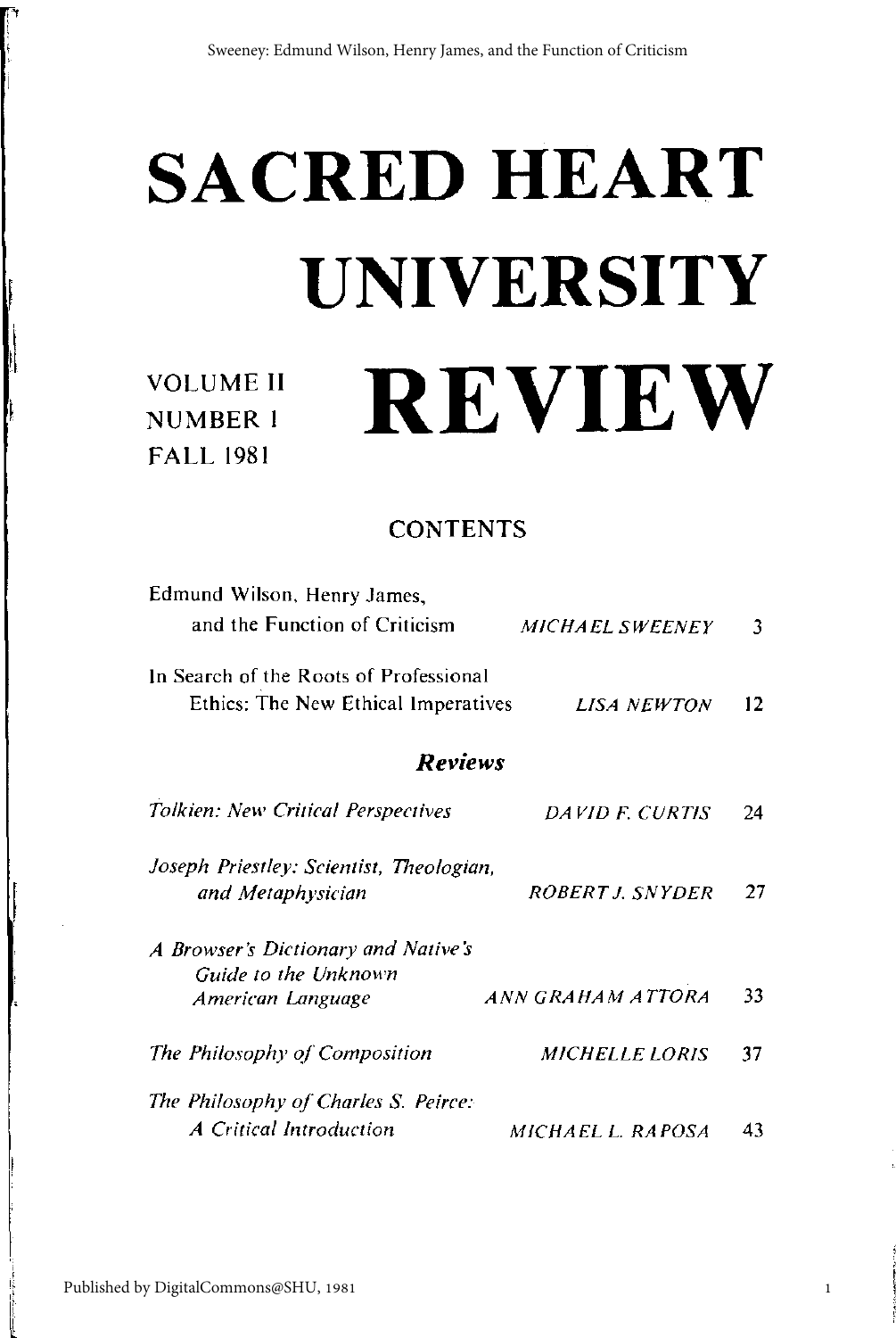*Sacred Heart University Review, Vol. 2, Iss. 1 [1981], Art. 1*

 $\cdot$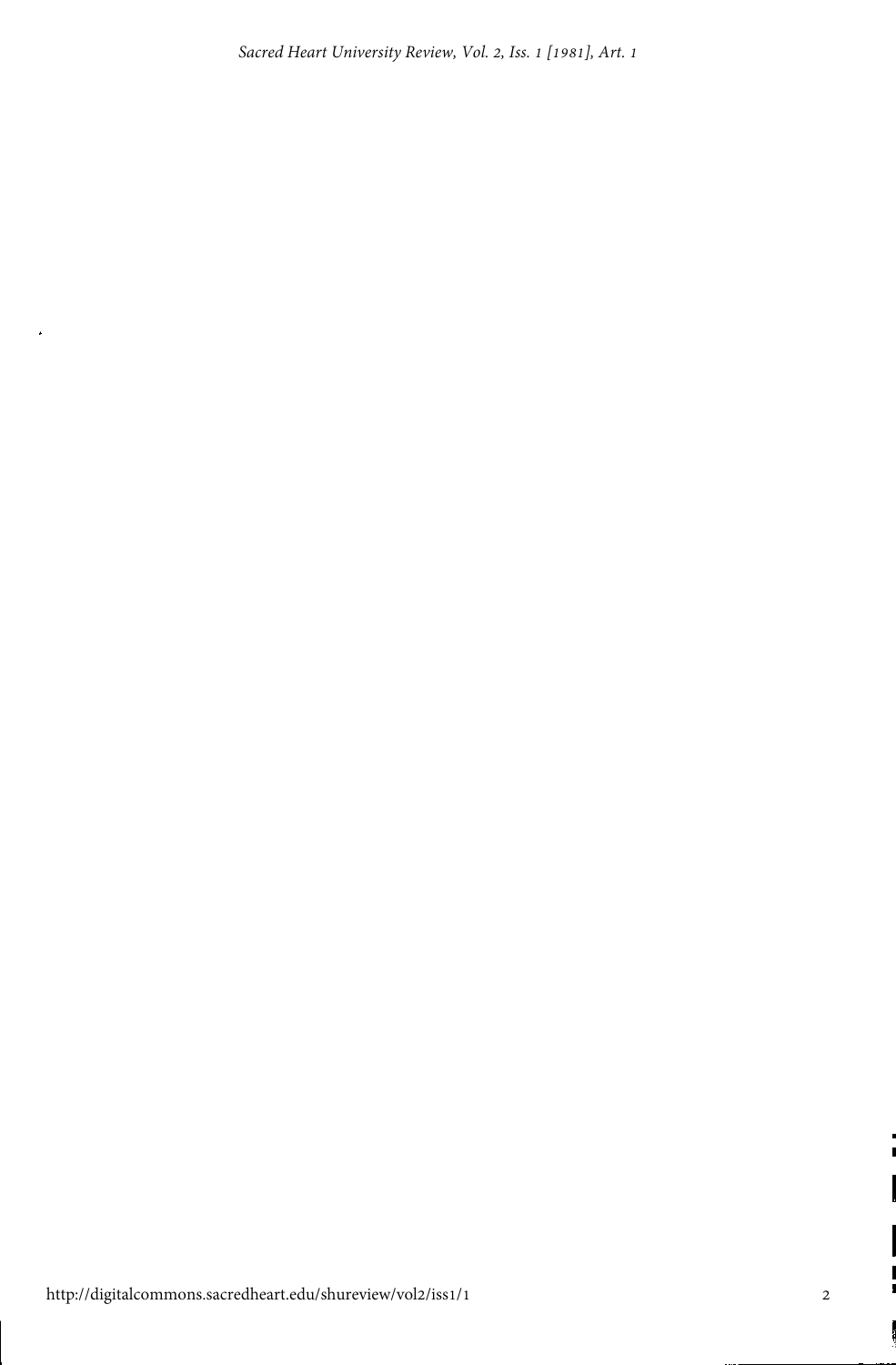## **Sacred Heart University Review**

### Editors: SIDNEY GOTTLIEB, RALPH CORRIGAN

The Sacred Heart University Review is published semi-annually by Sacred Heart University, Fairfield, Conn.

The Review was founded to serve as a creative and scholarly outlet for University faculty and visiting scholars. The editors invite submissions of lead essays on topics of general interest ranging from the humanities to the sciences, as well as reviews of significant contemporary books in all fields.

The opinions expressed in the Sacred Heart University Review are not necessarily those of the Editors or the University.

Copyright <sup>©</sup> 1981 by Sacred Heart University Review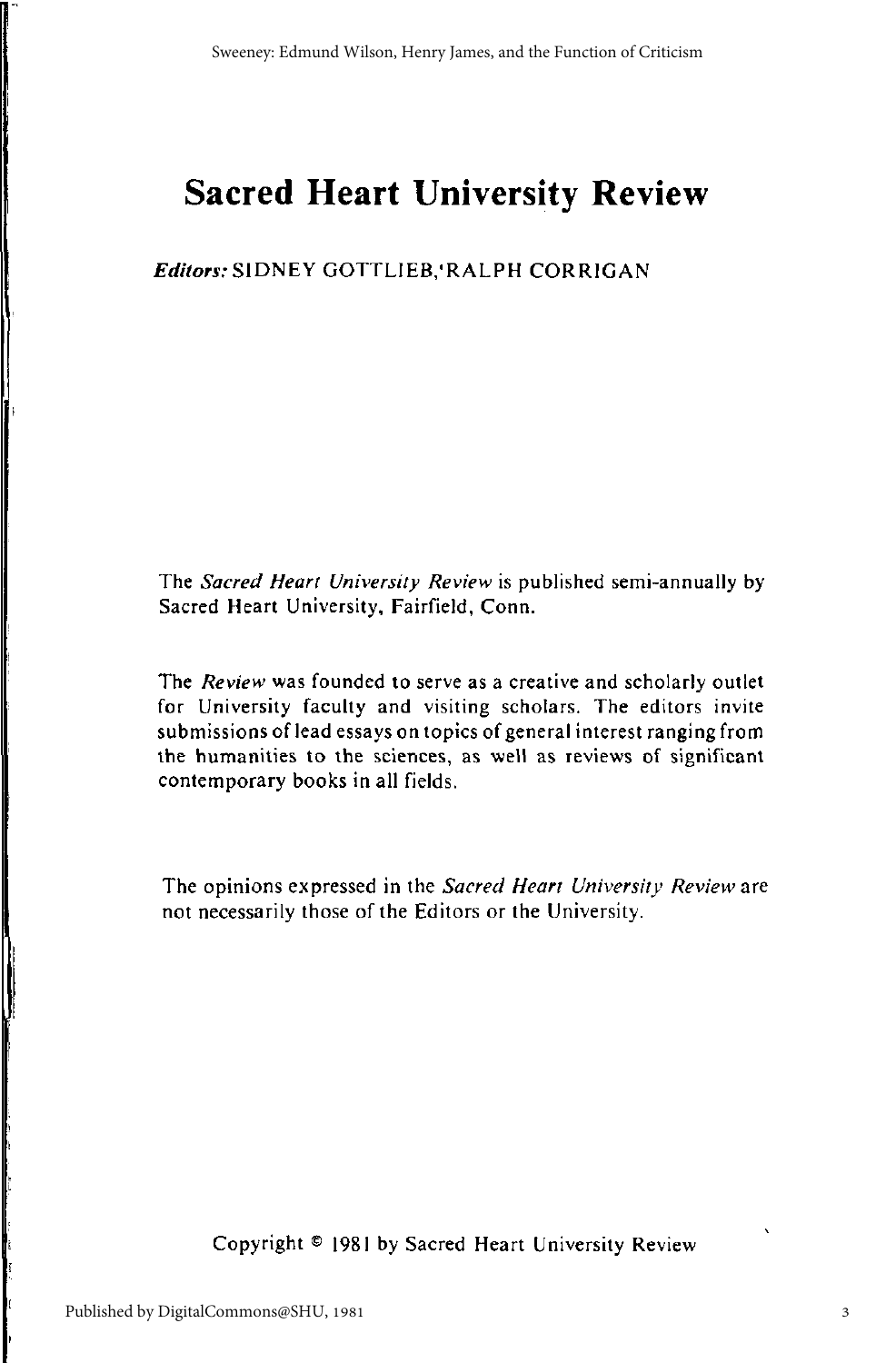*Sacred Heart University Review, Vol. 2, Iss. 1 [1981], Art. 1*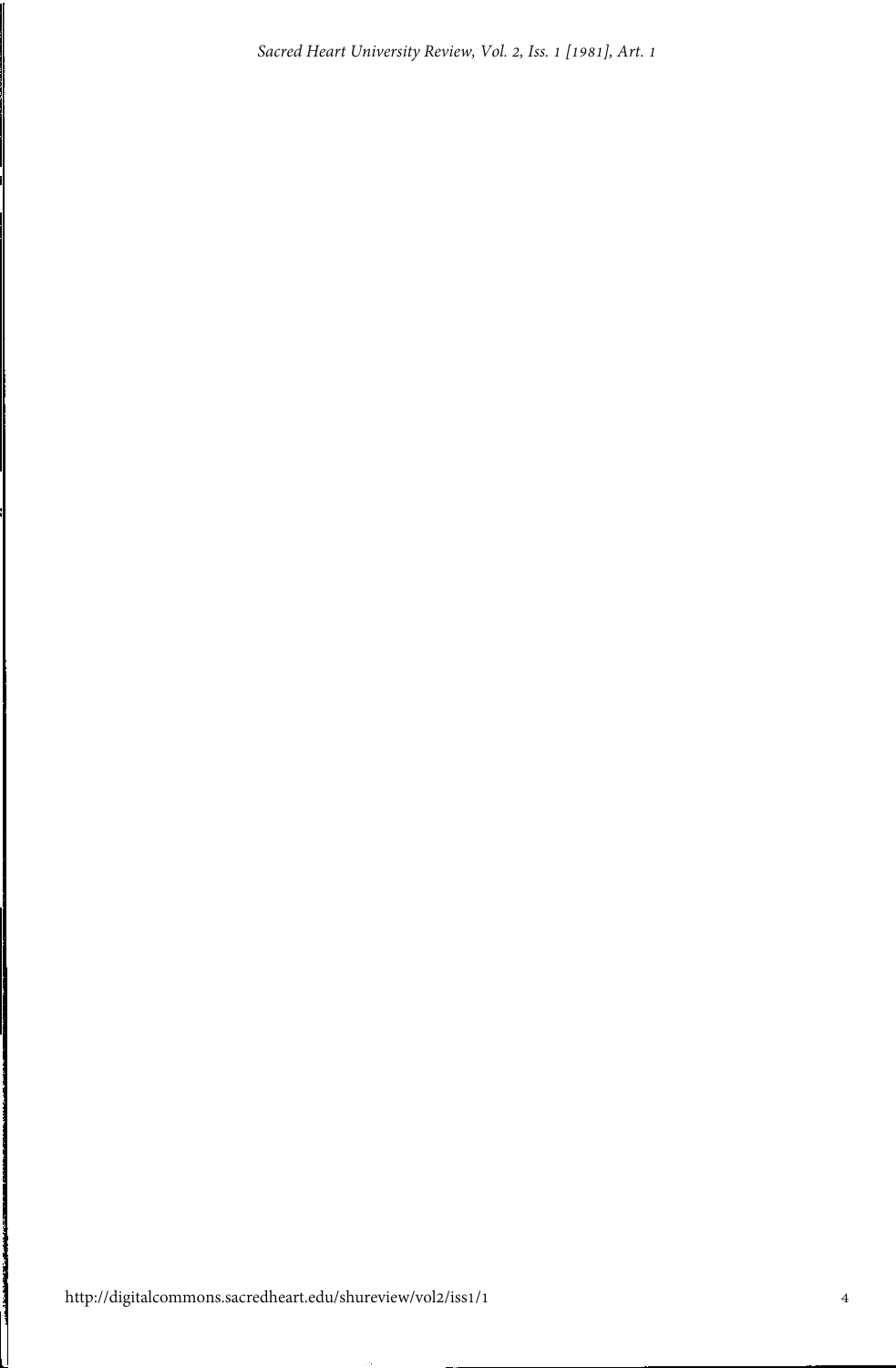### MICHAFI SWEENEY

## **Edmund Wilson, Henry James,** and the Function of Criticism

With his deep erudition, catholicity of taste, and sharp judgments. Edmund Wilson perhaps came the closest of his contemporaries to earning the title *man of letters*, in the sense that Samuel Johnson and Matthew Arnold were men of letters in the 18th and 19th centuries: active, working writers who not only elucidated and defended the best literature that had been and was being written, but connected it with the world outside the study, outside the classroom. In "A Modest Self-Tribute" (from The Bit Between My Teeth, 1966), Wilson recollects how impressed he had been when he first read Taine's History of English Literature, especially the dramatic biographical-literary sketches of such authors as Milton and Swift. Citing with approval Taine's critical method and stating what almost amounts to his own credo, Wilson notes that Taine "had created the creators themselves as characters in a larger drama of social and cultural history, and writing about literature, for me, has always meant narrative and drama as well as comparative values."

Never limiting himself to English and American literature. Wilson read widely and in a number of languages, acquiring a truly cosmopolitan perspective. In "A Modest Self-Tribute" he apologized for not knowing Spanish and Portugese but noted (prophetically, it turned out, with the emergence of such figures as Borges, Neruda, and Marquéz), that the literatures of North and South America would eventually cross-pollinate, to the advantage of both. Furthermore, unlike the New Critics, who would examine the text of a poem, play, or novel in isolation from any of the social, cultural, or biographical elements that had shaped it, Wilson did not hesitate to use new, non-literary systems of thought to help explicate an author or a work. His first important book, Axel's Castle (1931), one of the first examinations of such quintessential modern works as Ulysses, Remembrance of Things Past, The Waste Land, Yeats's poetry, and

Published by DigitalCommons@SHU, 1981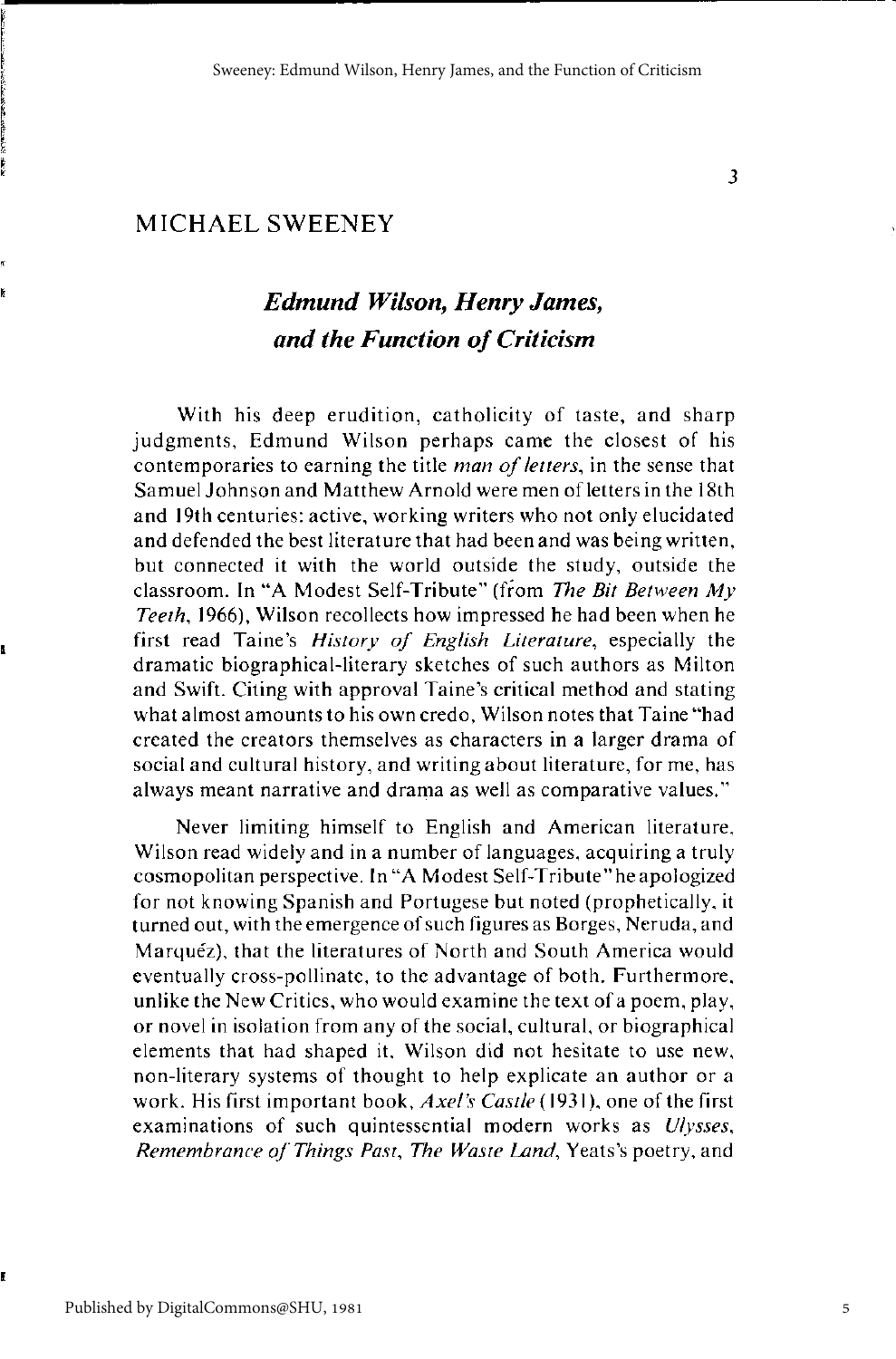#### $\overline{\mathbf{4}}$ **SACRED HEART UNIVERSITY REVIEW**

Gertrude Stein's fiction, contained illuminating biographical sketches in which Verlaine, Rimbaud, and Valery became characters in Wilson's larger drama of the birth and development of the Symbolist movement. Many essays in The Triple Thinkers (1938), The Wound and the Bow (1941), and The Shock of Recognition (1943) (particularly "The Ambiguity of Henry James," "Dickens: The Two Scrooges," and "Morose Ben Jonson"), use Freudian analysis to help examine an author's life and works. And To the Finland Station (1940) is not, properly speaking, about literature at all, but an historical/economic/biographical analysis of how Marxism-Leninism came to fruition in Russia. Yet for Wilson such systems were only used to show how vital the best literature is, how it can actually, as Eric Bentley had said of Shaw's Quintessence of Ibsenism, change men's lives. In "The Historical Interpretation of Literature" (from The Triple Thinkers), Wilson stressed that various perspectives from which to interpret literature, such as Marxism and Freudianism, can only be means, not ends in themselves. His own reviews, journalistic articles, and critical essays never merely present an author or a work to display a pet theory or to dazzle the reader with intellectual pyrotechnics, but rather make use of what methods he had available to give us deeper insights into the literature itself.

"The Ambiguity of Henry James," for example, devotes much attention to its subject's life, but Wilson integrates the biographical analysis (some might say psychoanalysis) with a close examination of the characters and themes in James's work. Long before this essay appeared in The Triple Thinkers Wilson had been struggling to come to terms with James's later fiction. Though recognizing that James had "managed to master his art and practice it on an impressive scale, to stand up to popular pressure so as not to break down or peter out, and to build up what the French call an œuvre - indeed, Wilson thought James a more significant figure than either Hawthorne or Poe, both more popularly celebrated — Wilson, as a reader, was left unsatisfied with James's increasingly opaque narrative techniques. As early as 1924, in a review of Willa Cather's A Lost Lady, Wilson notes in passing that Cather is at times, like James, unable to describe an emotion except at second hand. In Cather's novel One of Ours, as in James's The Wings of the Dove, both narrators draw back from a direct recording of the protagonists' psychological processes as soon

6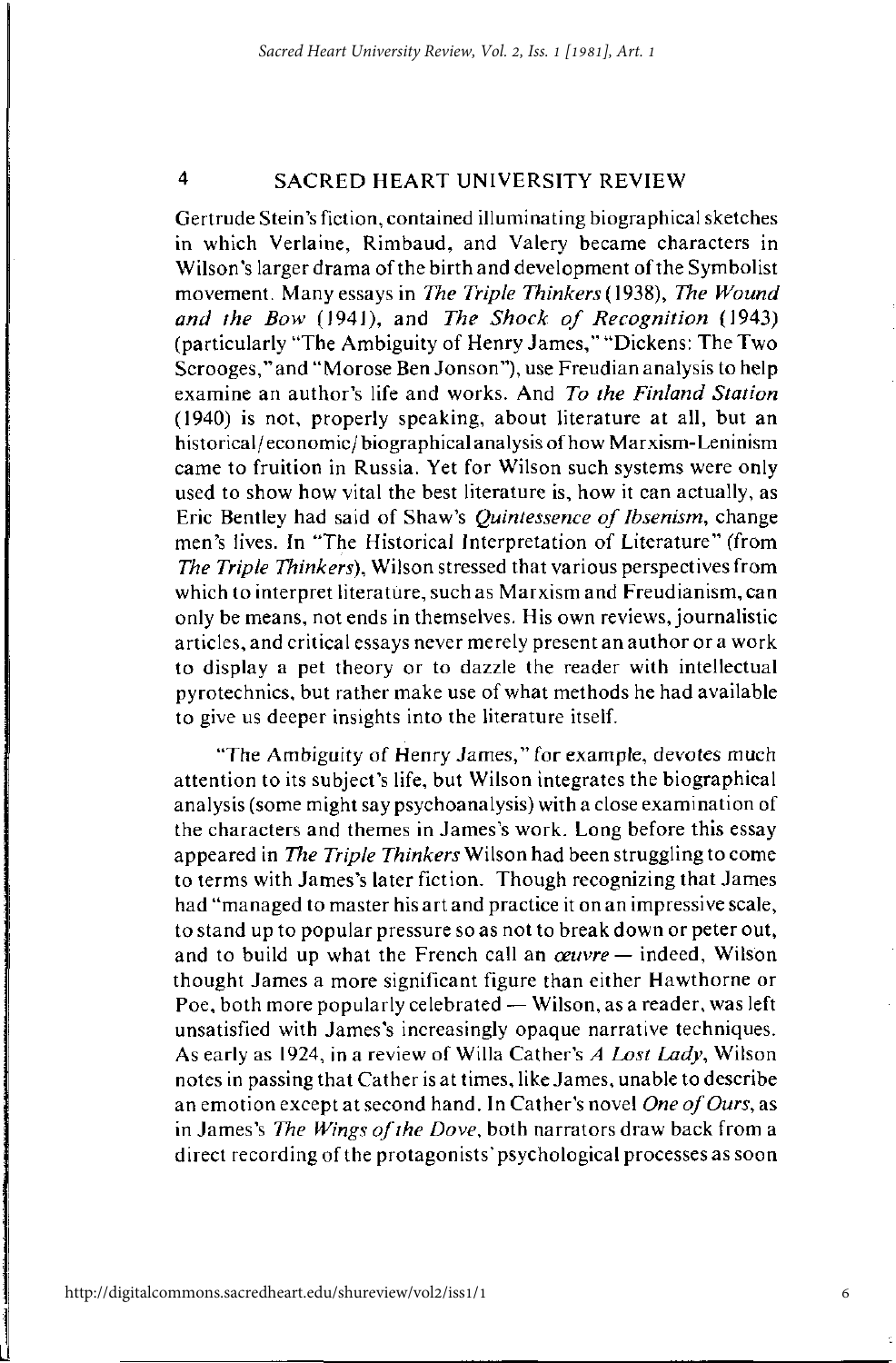as the situations become acute: in The Wings of the Dove Milly Theale is supposed to be dying for lack of love, yet at the climax of the action the reader sees her only through the eyes of Merton Densher, a fortune hunter. When the relation between Milly and Densher becomes dramatic. James, as Wilson sees it, sidesteps matters altogether and has another observer, who talks with Densher after Milly's death, report on the action. In Wilson's own novel, I Thought of Daisy (1929), he has a character comment on "the blank" stretches where the climaxes should be, in the novels of Henry James."

Yet perhaps the most important stimulus for Wilson's writing on James was an essay written by Edna Kenton which appeared in the magazine The Arts in November 1924. Kenton's theory was that the ghosts in James's long story "The Turn of the Screw" were not real but manifestations of the governess's neurotic sexual repression. Wilson was intrigued with Kenton's thesis, corresponded with her about "The Turn of the Screw" and James's use of his characters as narrators, and began in earnest to examine the psychological similarities between James, who had always given the impression of being an aloof, clinical craftsman, and his creations.

"The Turn of the Screw," which depicts a young, innocent governess losing control of both herself and the two young children in her charge in an isolated country home when she begins to see the ghosts of two of the house's former employees, had been one of James's most popular stories. James himself was pleased with the story's success, but always deflected questions about any hidden meaning it might contain, asserting that "The Turn of the Screw" was a fairy tale pure and simple. However, Wilson notes that James placed the story between The Aspern Papers and "The Liar" in the collected edition of his works  $-$  the one about a "journalistic scoundrel" attempting to pry away a dead poet's letters from his now aged lover, the other referring not to the harmless pathological liar being described but the warped narrator describing  $him - rather$ than with the ghost stories. In "The Ambiguity of Henry James" Wilson cites possible instances of Freudian symbolism in the tale —the governess first sees the ghost of the valet on a tower and the ghost of the former governess on a lake  $-$  but views the story as more than either a mere ghost story or a cut and dried Freudian affair.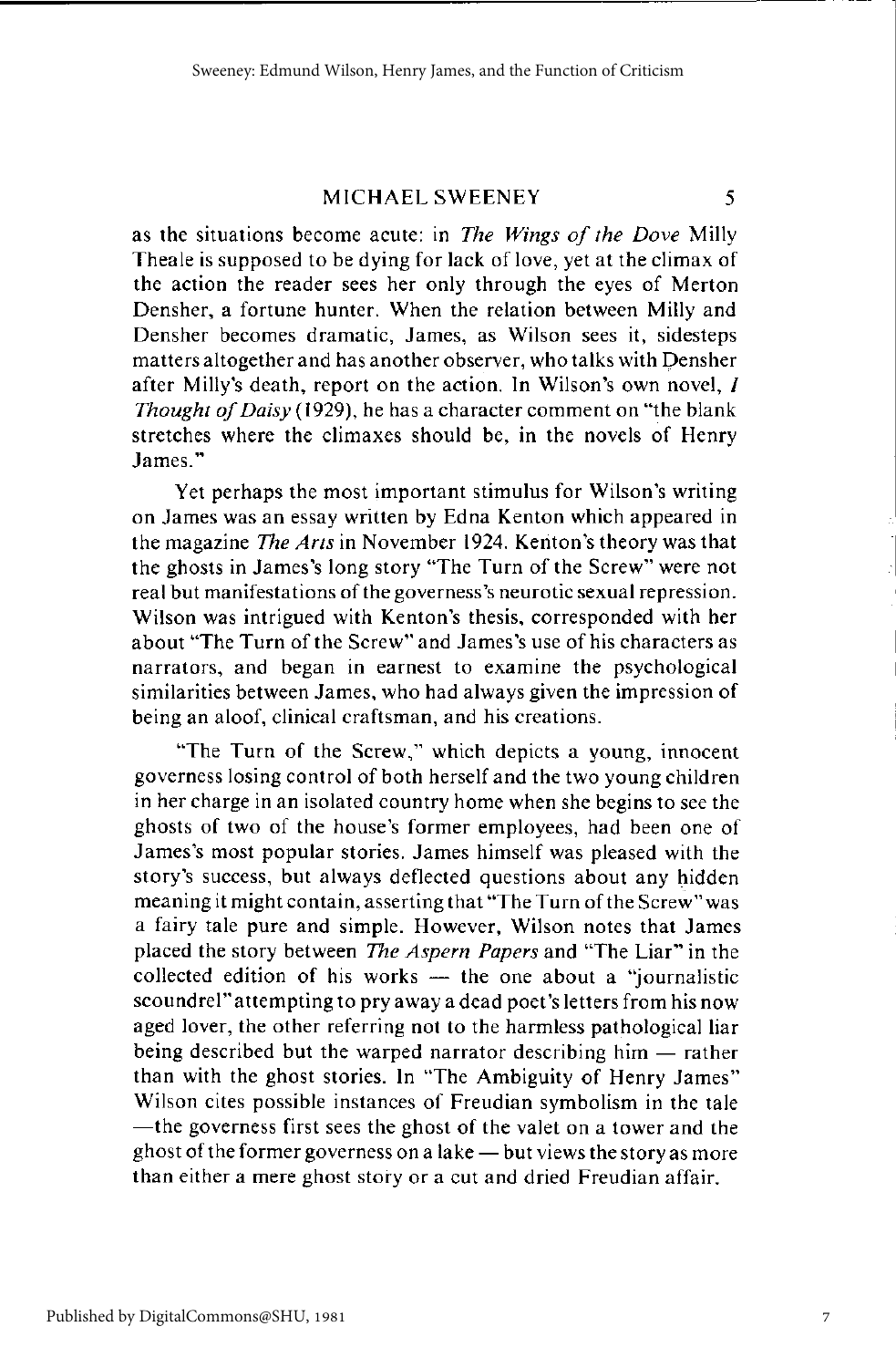#### 6

#### **SACRED HEART UNIVERSITY REVIEW**

Wilson regards the governess as another one of James's "thwarted Anglo-Saxon spinsters" (Francie Dosson in The Reverberator and Milly Theale in The Wings of the Dove are other examples), characters who, though not exactly perverted emotionally, are extremely apathetic and inhibited. James's men characters, though they may not be clinically neurotic, are masculine counterparts of the women; they are always deciding, for example, not to marry their fiances. James can present such characters comically, as in the story "The Marriages"; he can deal sympathetically with a Lambert Strether in *The Ambassadors*, who realizes too late that he has not lived life to its fullest. James can even present his characters in such a way as to leave no doubt that the reader should disapprove of their conduct: the journalist in The Aspern Papers is an example, as well as Olive Chancellor in The Bostonians, who may have had lesbian feelings for the young woman she attempts to pry away from her fiance. Yet beginning perhaps in the late 1880s, James seems to have been less able to render experience directly; the narrators in his fiction seem to have no real fix on what is going on around them.

*The Sacred Fount* (1901) marked a turning point of sorts for James and his audience. Rebecca West wrote of it, only half in jest, that it is a story of how "a week-end visitor spends more intellectual force than Kant can have used on The Critique of Pure Reason in an unsuccessful attempt to discover whether there exists between certain of his fellow guests a relationshiop not more interesting among those vacuous people than it is among sparrows," and a well known parody of it was an indication that James had either baffled or annoyed the general reading public. His "ambiguity," then, serves no real technical purpose; Wilson believes that James was not totally sure in his own mind at this point what he wanted to do with his creations. He may even have been, without knowing it, identifying with them:

> Hitherto, as I have said, it has usually been plain what James wanted us to think of his characters; but there now appears in his work a relatively morbid element which is not always handled objectively and which seems to have invaded the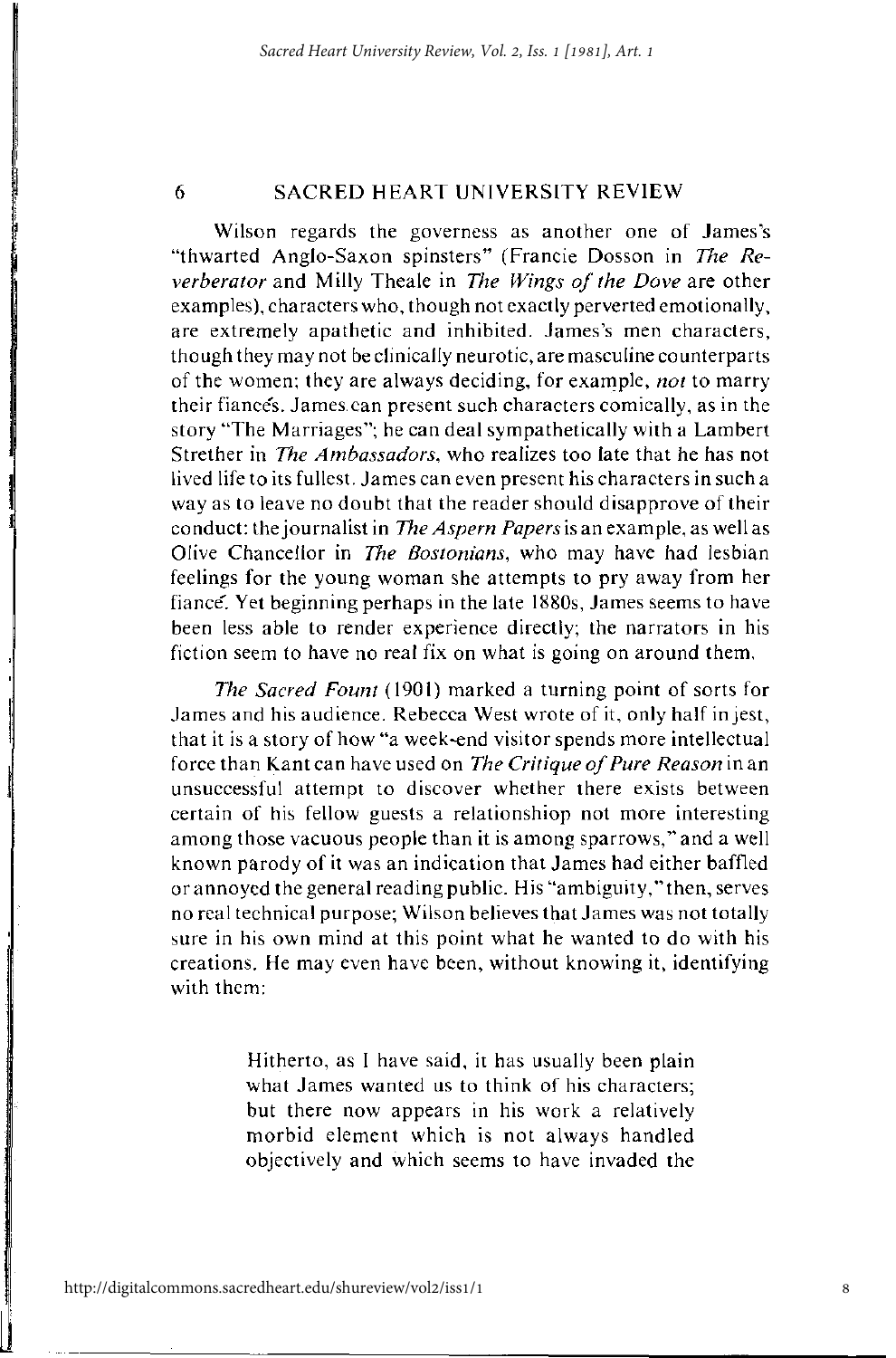storyteller himself. It is as if at this point he had taken to dramatizing the frustrations of his own life without quite being willing to confess it, without fully admitting it even to himself.

Wilson notes that the "typical Henry James heroes" are in many ways like the author himself: relatively well off Americans constantly traveling throughout Europe, unable or unwilling to put down roots in any one place; aesthetic, sensitive people who are repelled by American crassness and vulgarity but are too inhibited to respond fully to "Europe" and all that the old world had to offer. Early in his career James was able to keep firm control over his characters and themes. However, Wilson points out that while "the man who tried to get the Aspern Papers was a fanatic, a cad, and a nuisance, many of James's inquisitive narrators who never take part in the action [e.g., the narrator of *The Sacred Fount* are presented as superior people, and Henry James has confessed to being an inquisitive observer himself," Wilson implies that going into his fifties James, who supposedly remained celibate all his life and who had cut himself adrift from America since his parents had died in the early 1880s, found it harder to keep his own insecurities out of his fiction.

In what may seem an eccentric judgment, Wilson rates James's three long novels of the 1880s, The Bostonians, The Princess Casamassima, and The Tragic Muse, as his most fully realized achievements. In each book, James takes on important themes (politics, labor unrest, sex), and, for the first half of the books at least deals with them convincingly and incisively. Yet he considers even these books as flawed masterpieces; each novel flags just before its climax; it appears to Wilson that James is backing off from subjects he was too ignorant or skittish about. In his preface to The Tragic Muse years later, James wrote that the prudery of American magazines made it impossible for him to make the novel's heroine. Miriam Rooth, become the mistress of Nick Dormer. Wilson notes, however, that Hardy and Meredith were becoming very successful publishing novels that supposedly scandalized a genteel reading public, and that James, if only instinctively, knew that he was incapable of dealing with, say, sexual passion convincingly.

 $\overline{7}$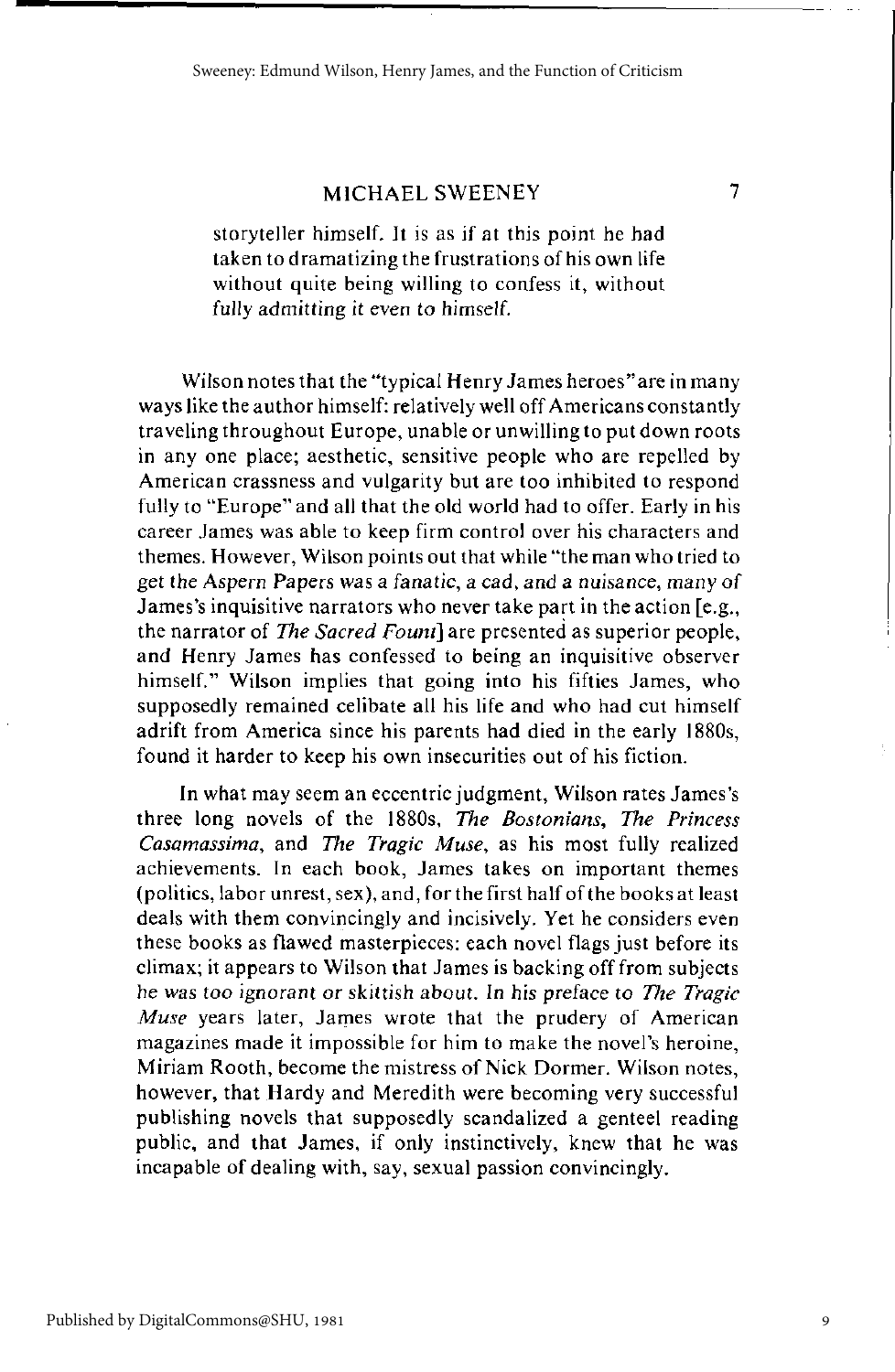8

#### **SACRED HEART UNIVERSITY REVIEW**

If we accept Wilson's biographical analysis of James's fiction as valid, or at least plausible, two events in the 1890s can be seen as drastically affecting his work. In the early 1890s James announced he would write only shorter fiction; he then devoted most of his time to writing and producing plays, hoping to gain a popular audience. However, in one of the most significant and traumatic events of his life, he was hooted from the stage after the curtain call for Guy Domville in January, 1895. Wilson draws on this incident in "The Ambiguity of Henry James"; however, events Wilson was not aware of at the time he wrote this essay make his theory more solid. In The *Middle Years*, the third part of his five volume biography of James, Wilson's friend Leon Edel devotes much space to James's relationship with Constance Fenimore Woolson, a niece of James Fenimore Cooper and a relatively successful novelist herself. The two authors had known each other for years, and though she stopped short of any overt display of demonstrable affection, it became clear to James that Woolson loved him dearly and was wounded by his unresponsiveness. In a scenario that bears an eerie similarity to James's late story "The Beast in the Jungle," however, nothing at all came of this friendship; when Woolson, like May Bartram, passed away suddenly in January, 1894, a possible suicide, James seems to resemble no one so much as his own John Marcher, a man whose singular fate in life was to be a man to whom nothing significant happened. It may be reckless to say that these two incidents were solely responsible for plunging James into the creative and personal crisis that Edel, in the fourth volume of the biography, labels "The Treacherous Years," or even that Miss Woolson's death may have been one reason why the Guy Domville affair affected him so deeply. It is obvious, though, that this period was a crucial one for James, one in which he was forced to face squarely his limitations as an artist and a man.

Edel sees James traumatized for over five years, emerging at the turn of the century to produce his greatest work  $-$  The Ambassadors, The Wings of the Dove, The Golden Bowl — novels for which he became known as "The Master" to a small coterie of readers. Wilson doesn't value these novels as highly as Edel, but he notices that following the Guy Domville fiasco James recommitted himself to fiction and that sex does start to appear in his novels, although in "a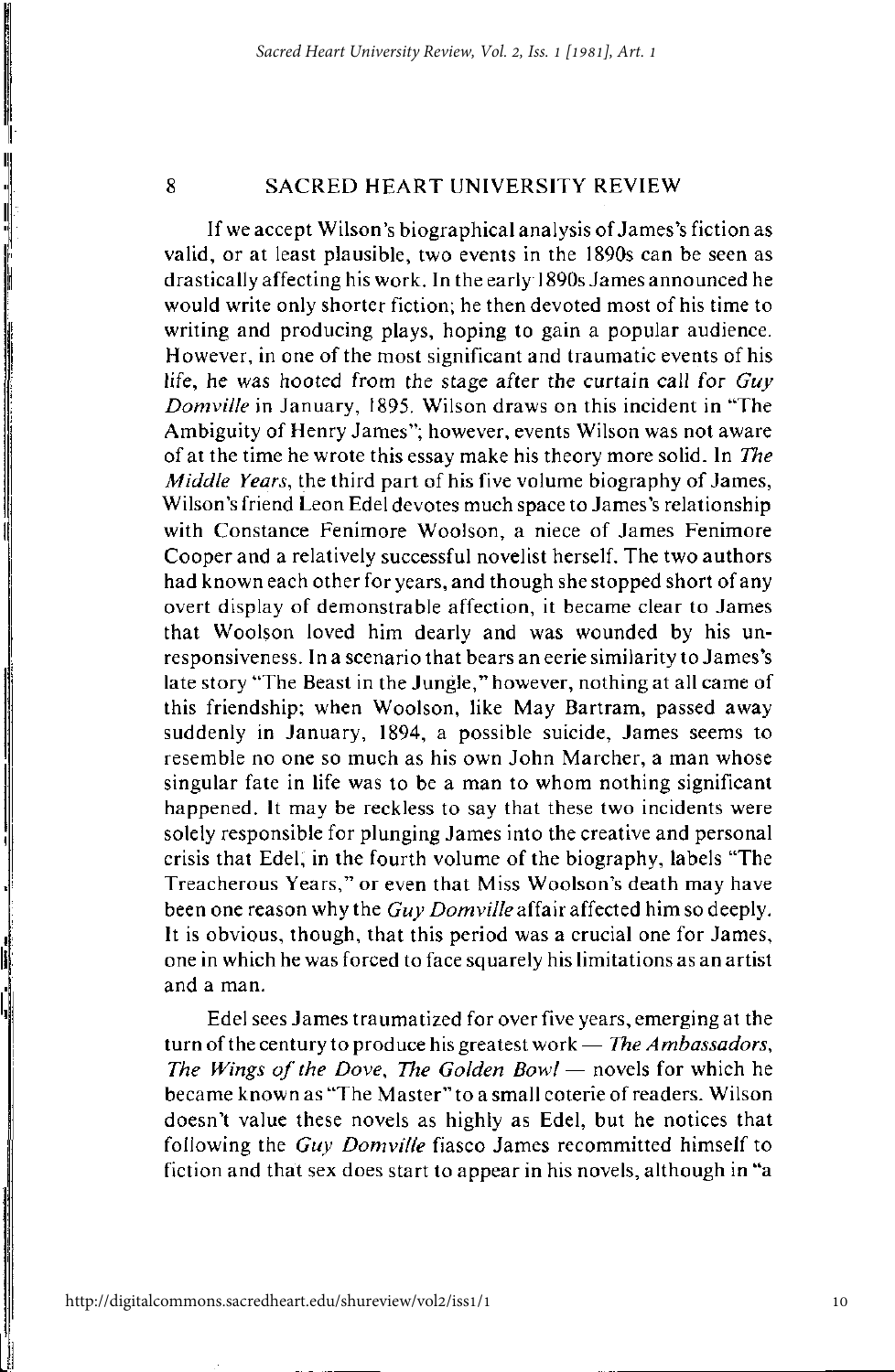queer, left-handed way." We have Maisie (What Maisie Knew) and Nanda (The Awkward Age), for example, young girls who, as the focus of novels, would naturally be unable to fully comprehend the swirl of illicit passions that surround them. While Wilson feels that James did not entirely free himself from the element of abstraction that dims his writing at all periods, he acknowledges that the artist loses some of his old formality and mechanical hardness, and sees his language as becoming increasingly poetic. When he writes of his impressions of his first visit to America in over twenty years in The American Scene, in fact, Wilson believes that James had seldom, if ever, been so limpid in his style and in his rendering of experience. Henry James had, then, if not conquered his demons, at least come to terms with them, sublimated them to the extent that his work would not suffer

Admirers of The Ambassadors, The Golden Bowl, and James's other late fiction may think that Wilson seriously misinterprets these works (in the same way he was accused of overrating Dickens' later social novels in "Dickens: The Two Scrooges," ignoring their less successful love scenes and stock characters). Yet in his essay Wilson makes it clear that he ranks James in a company with Flaubert and Tolstoy, and that James's achievement can only be measured in relation to theirs. Wilson views James as being, conspicuously or not, in competition with his two contemporaries; the testy comments he made about them in his own criticism may well be a defense of his own craft, perhaps his own shortcomings. For example, James wrote that Tolstoy was not able to exercise enough control, enough selection in his novels, never keeping to a single, limited point of view but entering into the minds of all his characters; he even went so far as to categorize War and Peace, along with a novel like *The Three Musketeers*, as "large, loose baggy monsters, with queer elements of the accidental and the arbitrary." Wilson, of course, points to the grand coherence of both War and Peace and Anna Karenina, novels which give perhaps the most comprehensive views of entire societies and of the individuals within them, and speculates that James, in criticizing Tolstoy, may have been diverting attention (again, perhaps only his own) "from the inadequacies of his imagination." Similarly with Flaubert (whom he had known while he lived in Paris), James acknowledges his great stylistic technique, but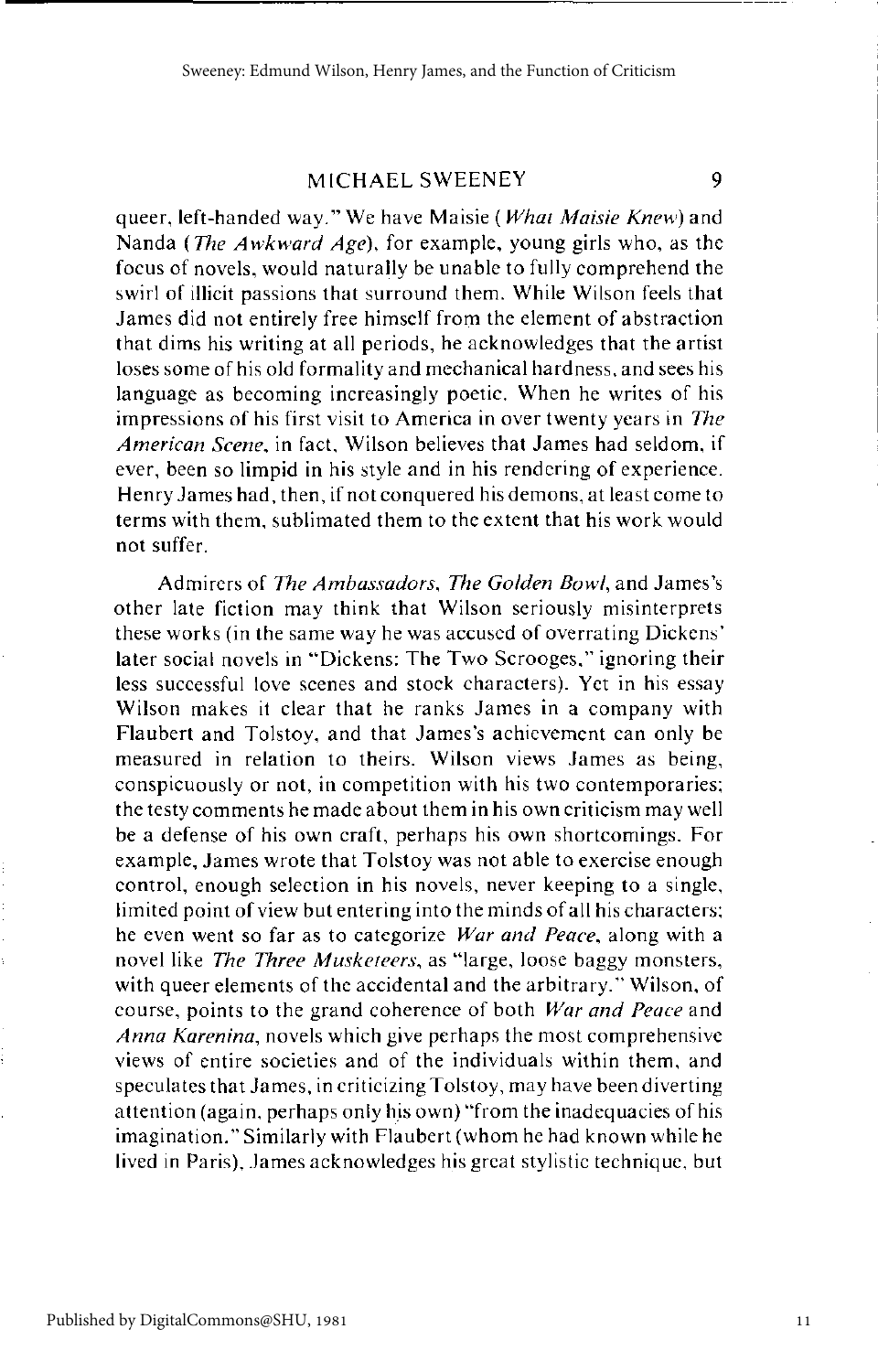#### 10 **SACRED HEART UNIVERSITY REVIEW**

constantly belittles him for wasting it on such ignoble, uninteresting characters. Again, Wilson feels that in his novels Flaubert had hit too close to James's own situation: "it may be that Henry James's antagonism to Flaubert has something to do with the fact that the latter's all-permeating criticism of the pusillanimity of the bourgeois soul had touched Henry James himself." In The Ambassadors, for example. James can distill from Lambert Strether "all the sad selfeffacing nobility, all the fine wan beauty" he is good for. Yet Flaubert can treat a Frederic Moreau in L'education sentimentale, a character who bears a close resemblance to James's Hyacinth Robinson, the would-be political revolutionary who commits suicide in The Princess Casamassima, with a devastating irony; it is clear when we read L'education sentimentale, according to Wilson, that we are to regard Frederic as a worm. In a sense, then, James may have been wincing from Flaubert's novels as if from a personal assault. Thus, though the James in "The Ambiguity of Henry James" is a more vulnerable, less Olympian figure than many thought him to be, he comes across as more appealing, more human.

We can see, finally, that "The Ambiguity of Henry James," the culmination of Wilson's grapplings with "The Master," fits snugly into The Triple Thinkers, whose overall purpose was "in the case of a familiar writer, to call attention to some neglected aspect of his work or his career." In "The Historical Interpretation of Literature," the concluding essay of this volume, Wilson writes "the purely impressionistic critic approaches literature as an exhibit of belletristic jewels, and he can only write a rhapsodic catalogue. But when Shaw turned his spotlight on Shakespeare as a figure in the Shavian drama of history, he invested him with a new interest as no other English." This is not to say that such critics' pronouncements should be accepted as Gospel - Shaw, in The Quintessence of Ibsenism, did not seem to fully understand what Ibsen was up to in his later, symbolic plays; Wilson himself, in the "Forward" to the revised and enlarged edition of The Triple Thinkers, admits that he may have undervalued James's later novels when he had first read them, because of their lack of any tangible love interest.

Ultimately, though, what someone would do after reading Edmund Wilson on James — or on Dickens or Hemingway — would be to go back to the author's work itself and find new sources of